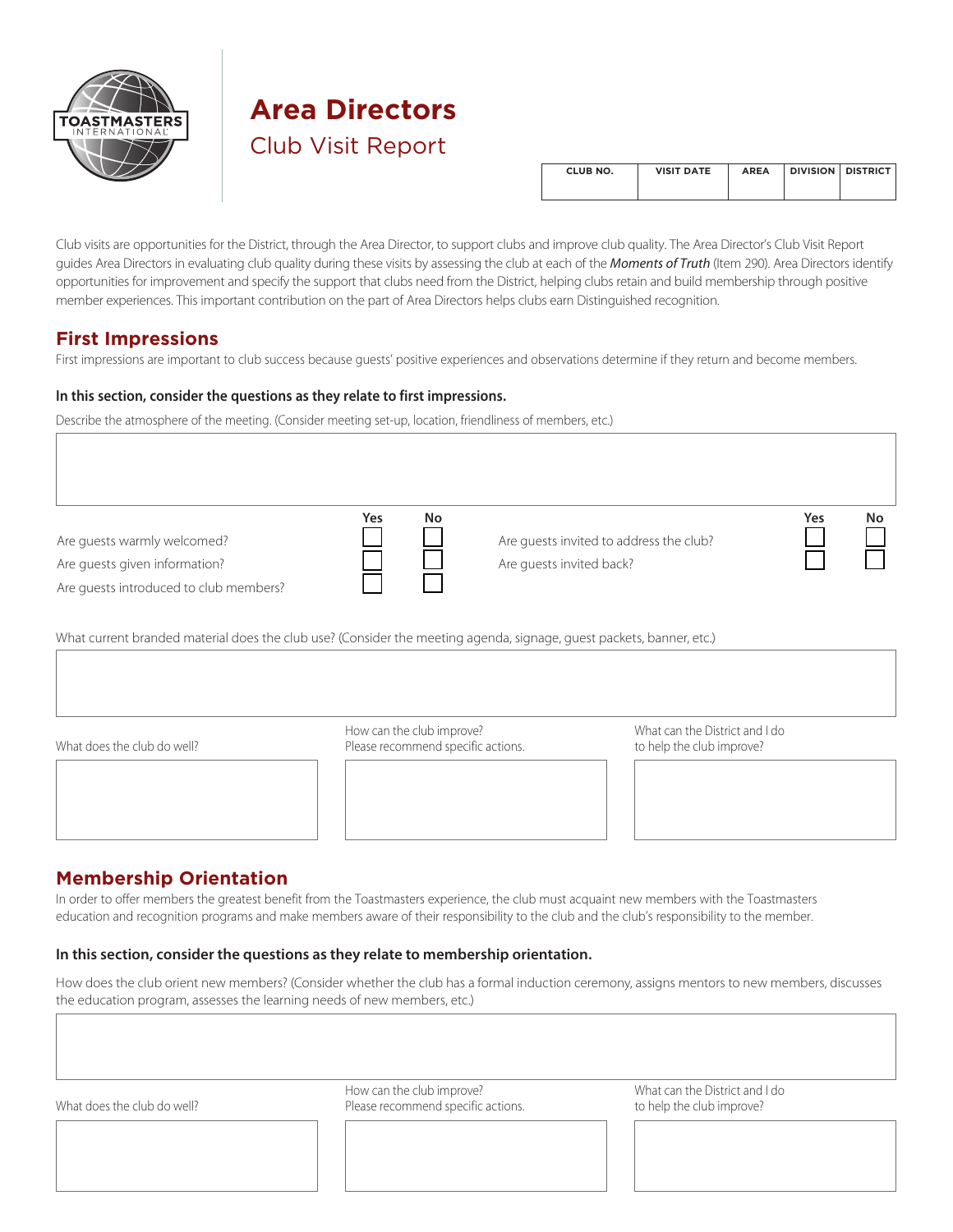# **Fellowship, Variety, and Communication**

The club retains members by offering a warm, friendly, and supportive environment that encourages enjoyable learning.

#### **In this section, consider the questions as they relate to fellowship, variety, and communication.**

How are meetings made enjoyable? (Consider whether Table Topics® are creative, how members are supportive of one another, etc.)

How does the club communicate? (Consider whether club members use email to communicate about club topics, if the club website is kept current, etc.)

How does the club use the Toastmasters International website? Do club members use the Brand Portal (Logos, Images and Templates) resources?

How do club members participate outside of club meetings? (Consider speech contests, District conference, Speechcraft, etc.)

How can the club improve? What can the District and I do What does the club do well? **Please recommend specific actions**. The to help the club improve?

## **Program Planning and Meeting Organization**

When club meetings are carefully planned, with well-prepared speakers and useful evaluations, members are able to meet their education goals.

#### **In this section, consider the questions as they relate to program planning and meeting organization.**

**Yes No**

Is the meeting well-organized?

Is the meeting productive?

Are meetings held at least monthly?

Are agendas provided?

Are all speeches from the education program?

How are meeting roles assigned and carried out?

|                                                                                           | Υρς | Nο           |
|-------------------------------------------------------------------------------------------|-----|--------------|
| Has a club member recently conducted a module<br>from <b>The Successful Club Series</b> ? |     | $\mathbf{I}$ |
| Are evaluations effective?                                                                |     |              |
| Are evaluations verbal and written?                                                       |     | $\mathbf{I}$ |
|                                                                                           |     |              |

How can the club improve? What can the District and I do What does the club do well? **Please recommend specific actions**. The club improve?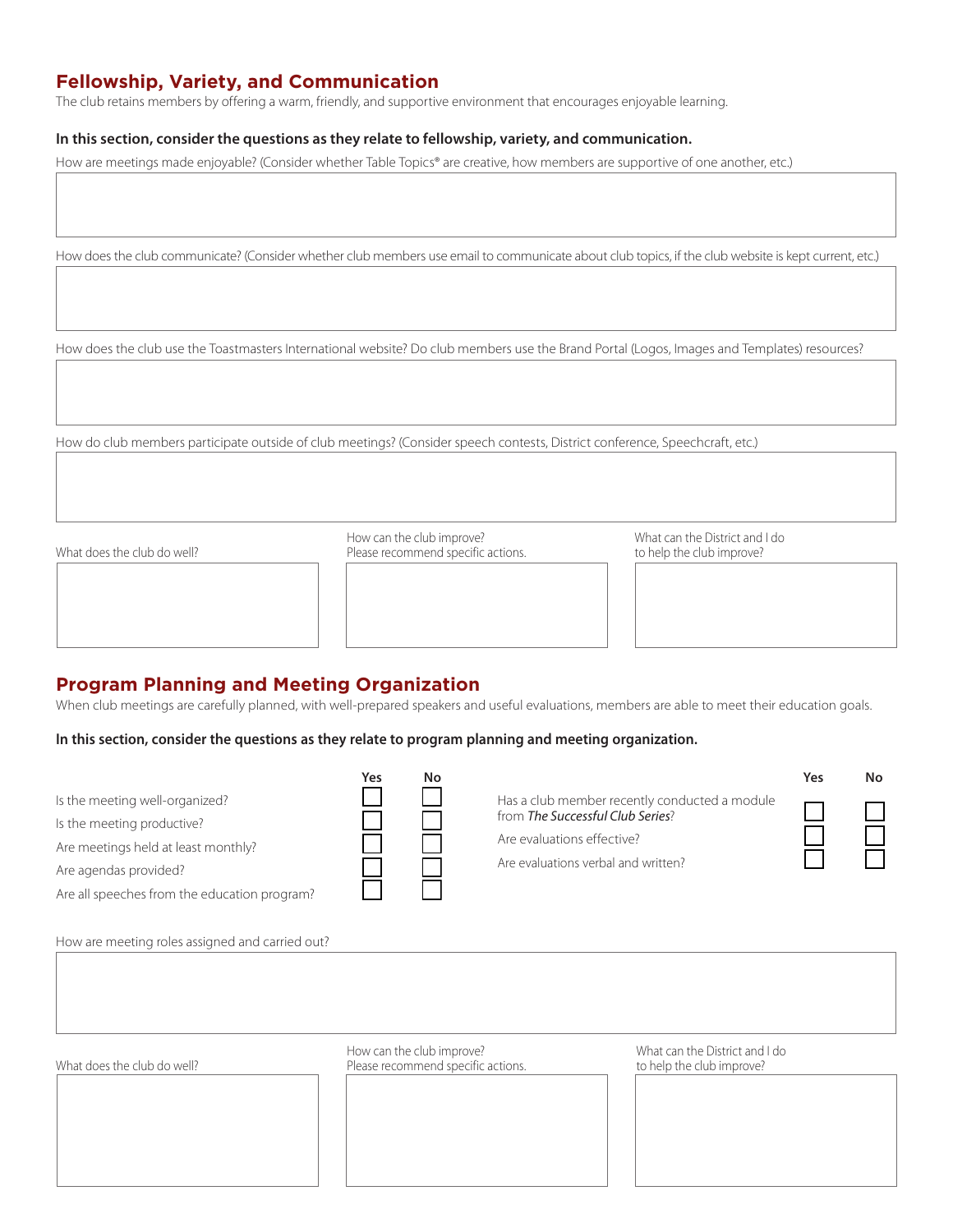# **Membership Strength**

When the club has enough members to provide leadership and fill meeting and committee assignments, the member experience is heightened.

#### **In this section, consider the questions as they relate to membership strength.**

|                                        | Yes No |  |
|----------------------------------------|--------|--|
| Does the club have 20 or more members? |        |  |

How does the club promote membership growth? (Consider whether new-member sponsors are recognized, if regular membership-building programs exist, etc.)

What does the club do to retain members?

List members interested in future leadership roles in the District.

How can the club improve? What can the District and I do What does the club do well? **Please recommend specific actions**. The to help the club improve?

## **Achievement Recognition**

The club motivates members to stay active by monitoring members' progress toward goals, submitting completed award applications immediately, and consistently recognizing member achievement.

#### **In this section, consider the questions as they relate to achievement recognition.**

How are achievements tracked and recognized?

What is the process the club uses to submit award applications?

How can the club improve? What can the District and I do What does the club do well? **Please recommend specific actions**. The to help the club improve?